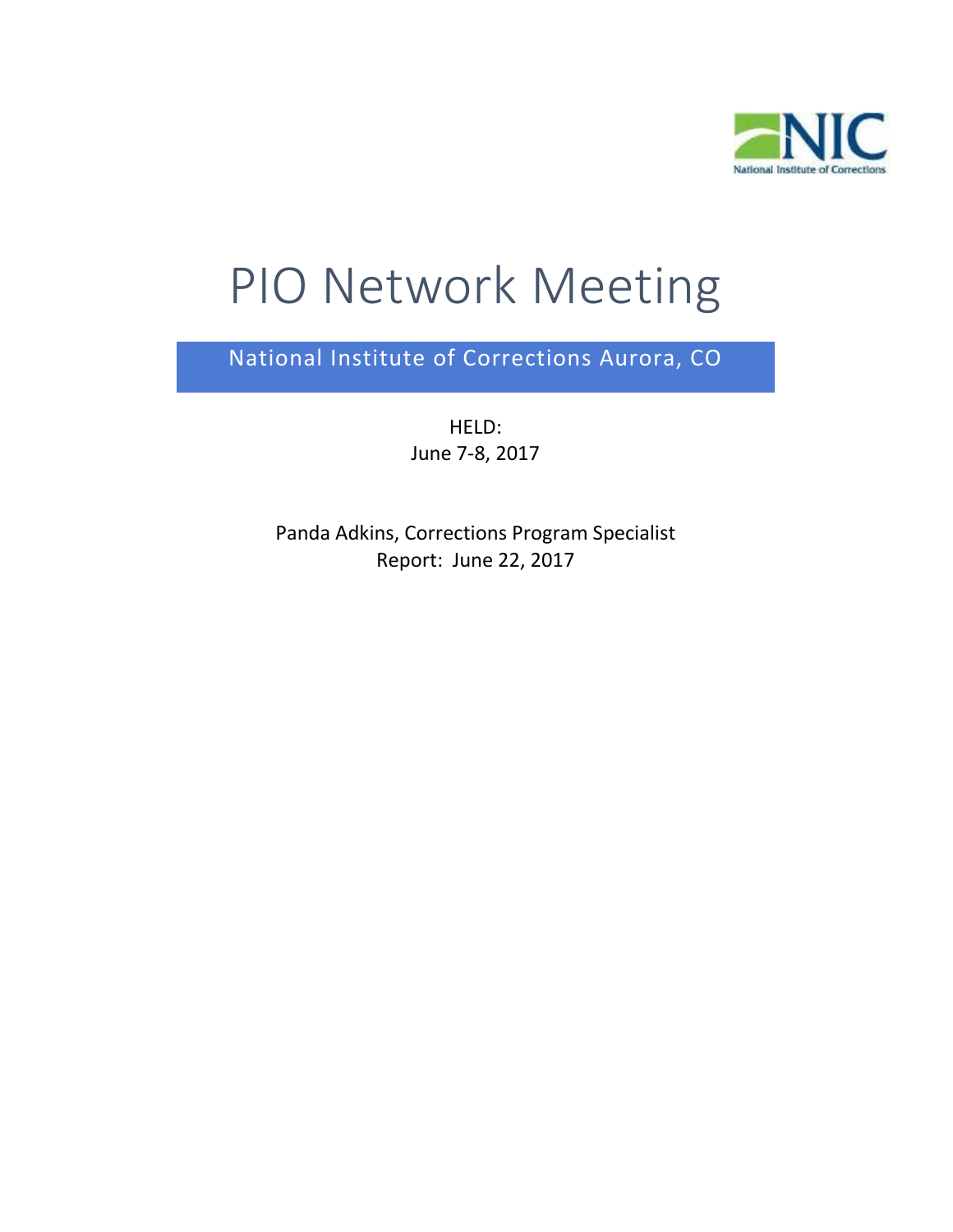#### PIO Network Meeting • • •

## **Day 1: June 7, 2017 / 8:04** AM

Ms. Panda Adkins opened the session and thanked the participants for their attendance. She noted that several folks were hung up in traffic, resulting in a slightly late start. Emergency response forms were distributed and participants were asked to return them by lunch. She identified housekeeping issues such as altitude sickness, restrooms and breaks.

8:15 – Panda shared a power point presentation that outlined the purpose of the PIO Network and the objectives. She further identified the audience for the Network.

Panda then had participants participate in a scavenger hunt as an icebreaker. Following the icebreaker, participants introduced themselves to include name, agency and length of time as PIO.

Jacqueline (Jackie) Kirby assisted Panda with a discussion of a network product: NIC PIO Forum and microsite for the PIO network. The network participants would be the authors of the content, which could include "how tos" that are important for PIOs. The group would decide on the tabs (and dropdown menus). Templates, lessons learned, network meetings, phone directory are options. Participants must contribute to microsite for it to be of value to the group. Opportunity to show what corrections is about, and some of the positive aspects.

Elizabeth Zoby and Billy Matthews, both from the Information Center spoke to the group about the microsite. This year would be the developmental stage. Participants indicated the following possible content items:

- o Social Media and PIOs
- o Crisis Management
- o Positive News Articles
- o Examples of Press Releases
- o Bridge Statements
- o How to notify victims/next of kin, etc.
- o Contacts group

Panda requested four volunteers to help Jackie with the initiative; Marc G. Brandy, and Joe agreed to assist. These volunteers will then reach out to the Network.

Components of the microsite could be available to the public while keeping other parts limited to Network participants only via password protection. Jackie asked each participant to be prepared to provide 5 or more concerns or issues that PIOs would like to see addressed. This information should be provided within the next several months; however, the listed provided during the training would be an appropriate starting point.

Panda noted that most of the planning would be virtual.

9:15 Break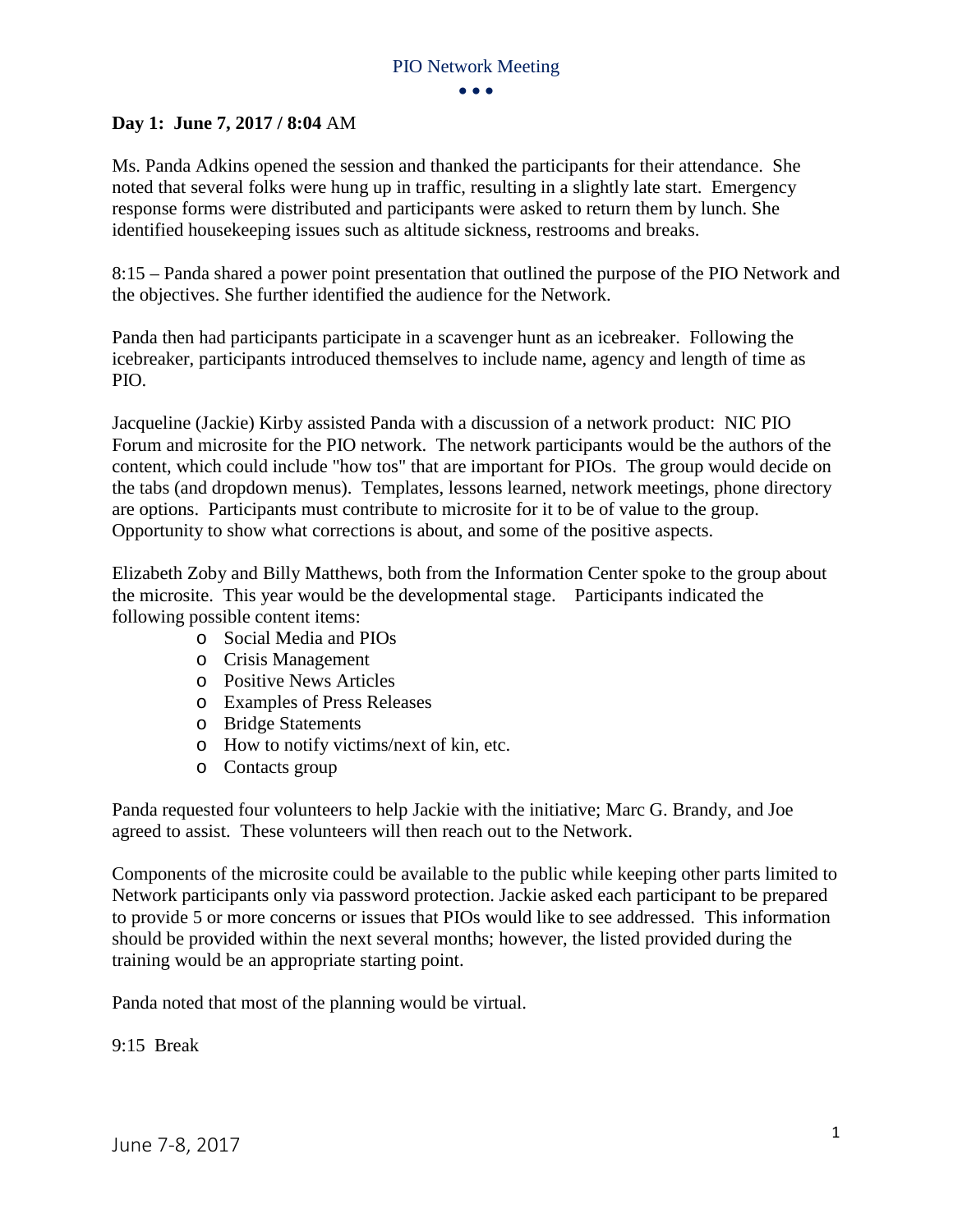#### 9:30 AM

Mr. Mark Preville and Jackie Kirby presented a segment on *Social Media and Public Information Access.*

- Mark started the discussion with the importance of having a policy and procedure regarding social media - Twitter and Facebook
- One of the first issues was addressing staff paranoia. Push to humanize the badge (even if it is not a function of the agency). People are being targeted because of their uniform. Some staff believe social media puts a larger target on them. It turns out that parents of staff are the primary followers on social media. Jackie commented that her agency has developed an incentive program (e.g., t-shirt for those who submit photos for the website).
- First Amendment issues Garcetti v Ceballos (when citizens enter government service, they must accept certain limitations. Staff have a right to speak as a citizen addressing matters of public concern. Regulations of employee speech can be based on efficient operations and of the people's business,
- A participant shared an experience of a cartoon with staff taking a "no touch" approach to inmates. There was considerable discussion of potential future liability and perception of agency culture.
- Mark indicated that social media violations are more apparent with the 35-50 age group perhaps because they may not have the same experience with social media. Participants reported that many of the complaints are peer related. If violation seen, must be reported.
- Q: How much should be regulated regarding personal content? The focus should be on when actual names are used. Defense attorneys are using social media pages against law enforcement. Some participants indicated they are challenged because they cannot limit a policy just for the jail.
- Prohibitions:
	- o Ethical biases cannot be permitted in a law enforcement. References to protected classes are prohibited.
	- o Damaging Speech Mark shared numerous behaviors that would not be appropriate.
	- o "Published is still public. Several examples were shared, and some discussion occurred regarding disciplinary action. The approach Mark took was to download as many examples that were then discussed within the administration to determine what is appropriate and how it should be handled. Some discussion ensued regarding recognizing the totality of the circumstances.
	- o Staff should be provided training when hired and as part of in-service.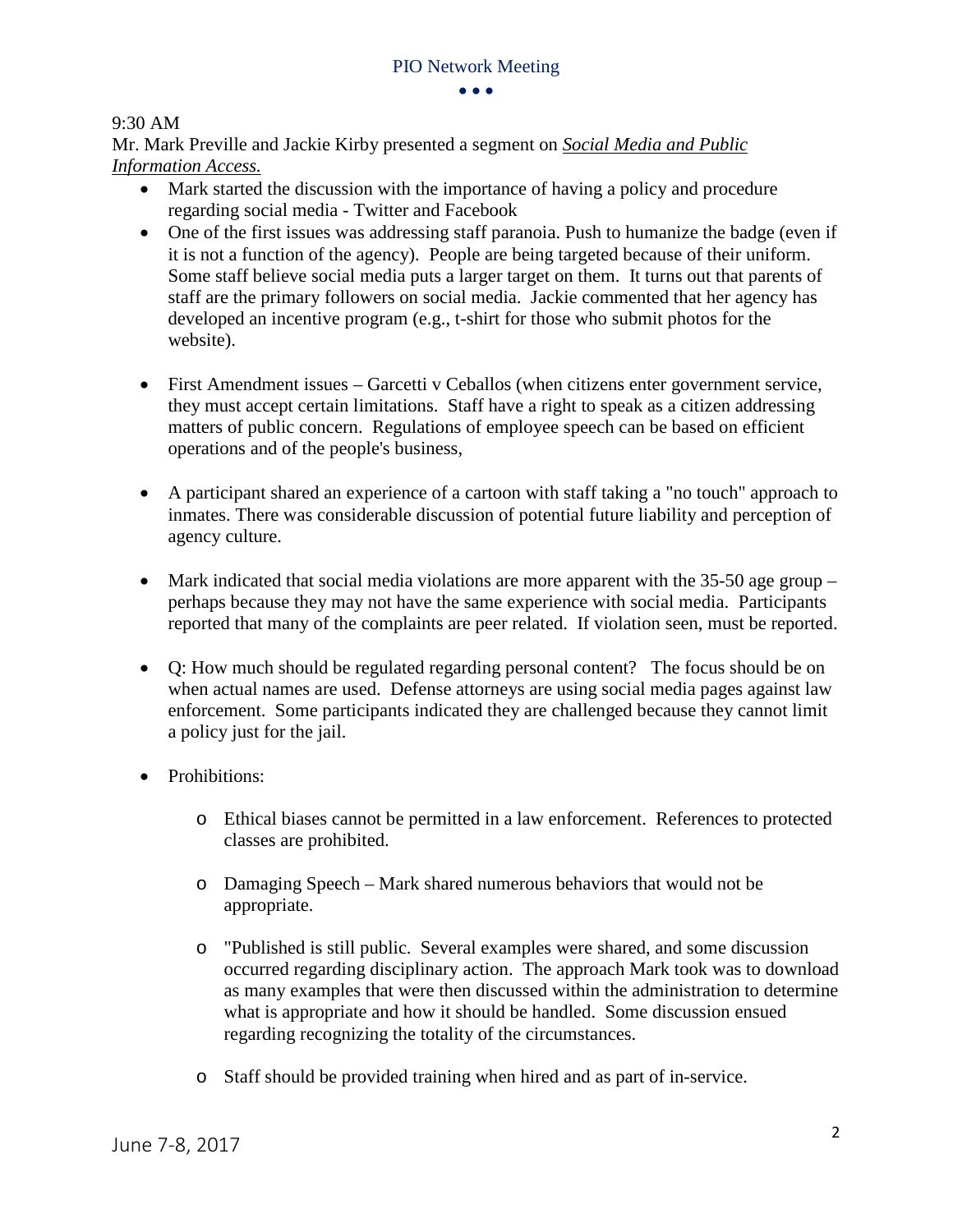• • •

- o Once participant used community leadership to help develop policy and staff conduct. Secondary benefit - engagement process.
- o A participant noted that even if there is not a policy violation, the "indiscretion" should be reported to the employee's chain of command. As PIO it is important to follow up on issues that raise questions even if there is not a specific violation.
- A discussion of underlying bias occurred. One participant noted that inmates who have not been around other races may be placed in a cell together.
	- o Transgender issue these are new issues. Very confusing for a lot of people.
- Discipline progressive and in some cases immediately.
	- o Q: Who makes the determination? If PIO cannot address the issue, it is forwarded to investigations.
	- o
- Social Media agency "impressum"
	- o Disclaimer / Impressum.
	- o Julie Tappendort and Patricia Salkin (Social Media and Local Governments, indicate that if you have it on your website, you can delete (but would typically hide)
	- o Facebook will permit the page as an "official" page. Otherwise Facebook owns the page. Some cases are being litigated now.
	- o If you block someone on social media account, provide/document justification or be subjected to government censorship.
	- o Community effort is okay, but religious focus/views not permitted. Additional discussion – distinction between what is specific to a religion, but being more generic may address the concern.
	- o Retweeting Be specific that it is not supported.
		- **Informational purposes only "not endorsed"**
	- o Accepting friends with limits.
	- o Can limit older posts.
	- o Discussion regarding departmental pages and personal pages. Separate sheriff page and official department page if possible.
- Public access to information
	- o Jackie initiated the discussion about public access to information.
	- o CJRA Criminal Justice Records Act defines criminal justice agencies. It is important to understanding the laws in your own state. Policies vary between agencies.
	- o Nashville provides all information and the request does not have to be as formal. Art of the issue is the implication for records response times.
	- o In the spirit of transparency, if it can be released, it should be. Often, the media will not use the information.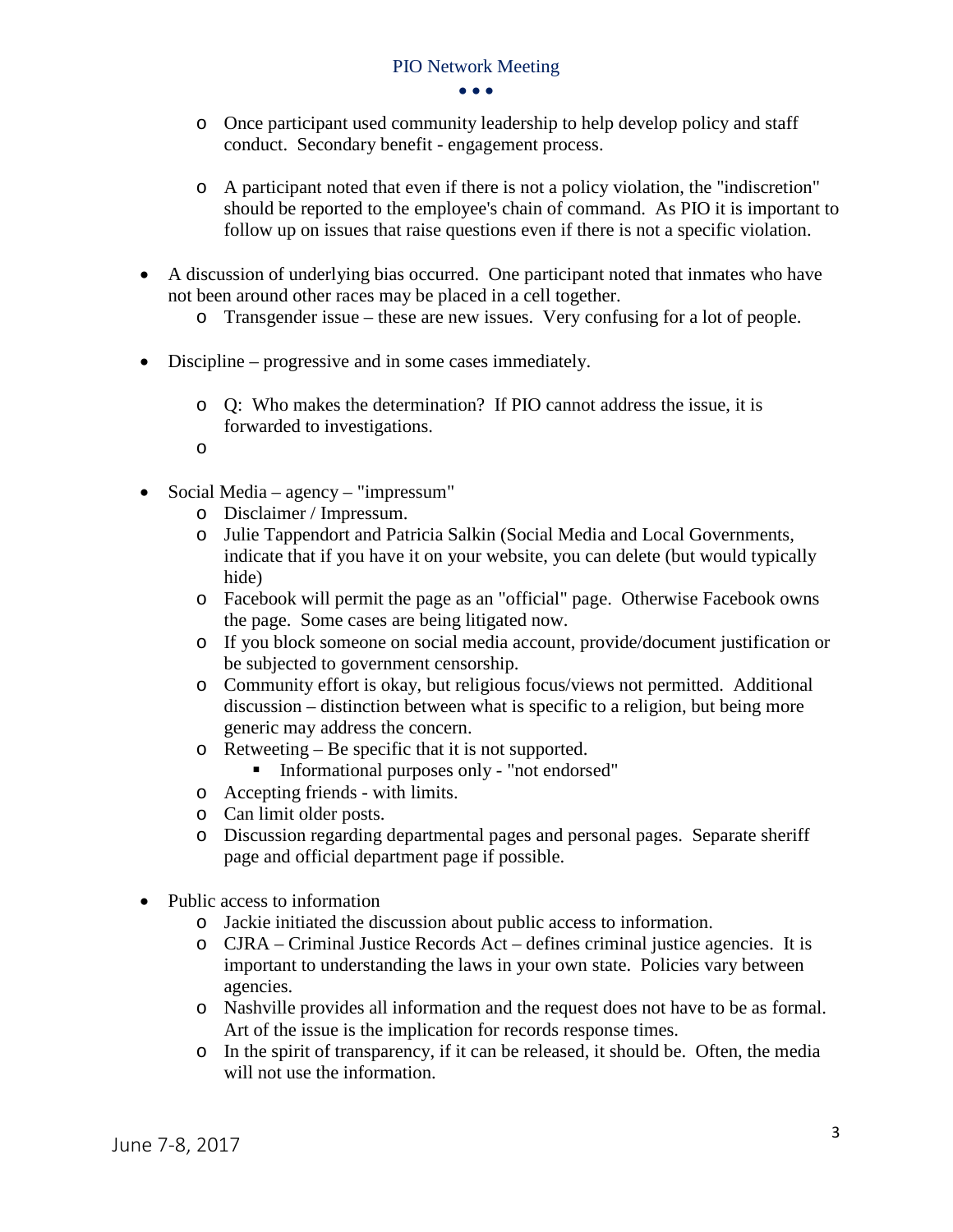• • •

- o If denying a CJRA request, complete a public interest analysis outlining the reason for denial.
- o Mandatory release records of official action; Prohibited contrary to Statue or Court Order; Discretionary Release – contrary to public interest – must conduct public interest analysis
- o Discussion ensued about in-custody deaths and what information should/not be released. The agency needs to determine the direction prior to incidents.
- o To what degree are arrest shots released to the public need to know state laws. Recent case law may impact the release of photos (e.g., the  $6<sup>th</sup>$  Circuit now focuses on a person's right to privacy).
- Slides for this lesson are provided in Appendix A.

# *The Art of Crisis Leadership – Mr. Rob Weinhold*

- Former Baltimore Law Enforcement Officer; COPS; Business Experience.
- Building, Strengthening and Defending Reputations Each and Every Day
- Shared experience of fellow officer shooting. Noted that law enforcement uses organizational muscle memory – everyone needs to play their part.
	- o PIO Job to keep the facts straight
- Two slides were presented showing corporate brands some were positive and some were negative.
	- o For some agencies, short term adversity turned into long term advantage
	- o Reputational equity everyone has a personal and professional brand
- Crisis will occur how you respond is critical. If you don't tell your story, someone else will.
	- o Instinct and experience
	- o Planning is power
	- o Need to be predictive every day
	- o Triggering Event impacts people, assets, brand
	- o 7 categories of crisis natural disaster, technological, confrontation, malevolence, organizational misdeeds, workplace violence, business relations (media, HR, lawsuits)
- Mismanagement is one of the most significant crises. 64% results from smoldering issues rather than sudden issues.
- Recommendations
	- o Know you stakeholders (professionally and personally)
	- $\circ$  15 70 15 (15% advocates no matter what; 15% detractors) focus on the 70% who are looking for how you deal with the issue.
	- o One reason for the message is to lend perspective
	- o During a critical time people would rather follow a leader who is wrong rather than no leader at all.
		- A video of the MD governor and Baltimore City mayor interviews during the Baltimore was shown.
	- o Resilient moment communications model
		- What happened?
		- What caused it?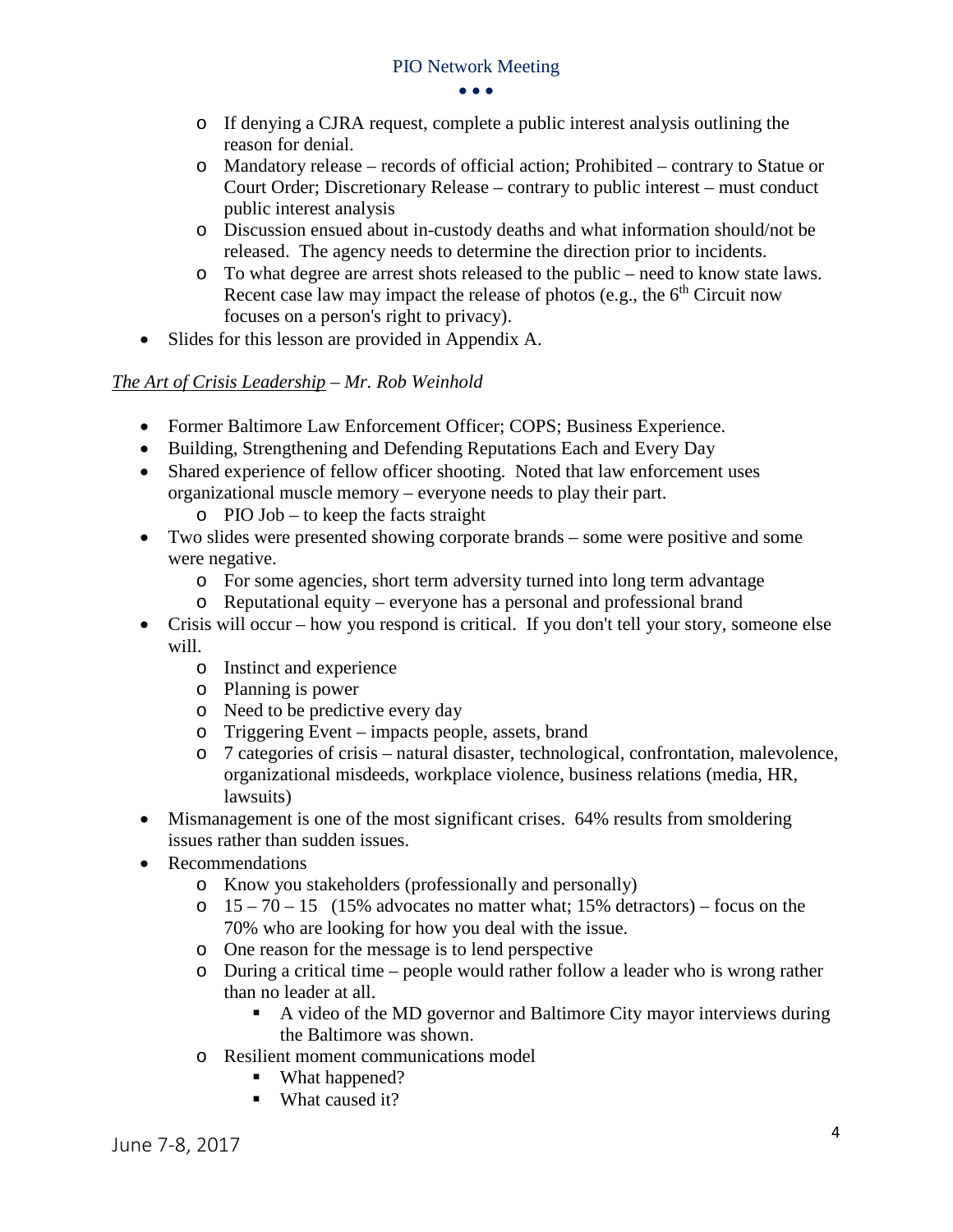• • •

- What are the effects?
- What is being done about it?
- What needs to be done in the future?
- o Adage Shovel bad news by the shovel full, not by the teaspoon
- o In a crisis, most staff will give the best possible version. The conversation is in the social media world.
- o What are you doing to farm good news in your organization. Are you telling your story or waiting for the crisis?
- o Ambush
	- Sudden and unexpected
	- **Off** anticipated topic
	- $\blacksquare$  "By the way...."
- o Dealing with the ambush:
	- $\blacksquare$  Be predictive anticipate
	- $\blacksquare$  Be polite Good question, but I would like to be better informed.
	- Ask questions "can you clarify...."
	- Retain control
	- $\blacksquare$  Change rules of engagement –
- A participant asked for a suggested response for the ambush when you know it will be misused. Rob suggested: "I think this is a very important topic – I need more information, will get back to the *news organization*.' Take issue to high level of organization. Issue with the reporter – approach reporter. If no action – take it to a higher level.
- Group Exercise: The participants were divided into groups of 4-5. Three scenarios were distributed among the six groups (one scenario would be used by two groups).
	- o Groups 1 and 4 Sexual Misconduct.
	- o Groups 2 and 5 Mental Ill Inmate Commits Suicide –
	- o Groups 3 and 6 – Transgender Unclothed Search.
- Leadership
	- o Predictor of success who you surround yourself with?
		- How do you come across to your team?
		- $\blacksquare$  Optimism is the key
	- o Leading with purpose and conviction.
	- o Resilient Leadership integrity, communication, decisiveness, optimism, Responsibility, resilient culture (interdependability), behavior body armor (taking care of self)

#### **Day 2 – June 7, 2017**

Start time: 8:15 (bus arrived late)

Debrief of the previous day – table groups were asked to discuss their thoughts about the mock press conference held Day 1.

• Beneficial – helped to understand the importance of being prepared; use words that are very clear.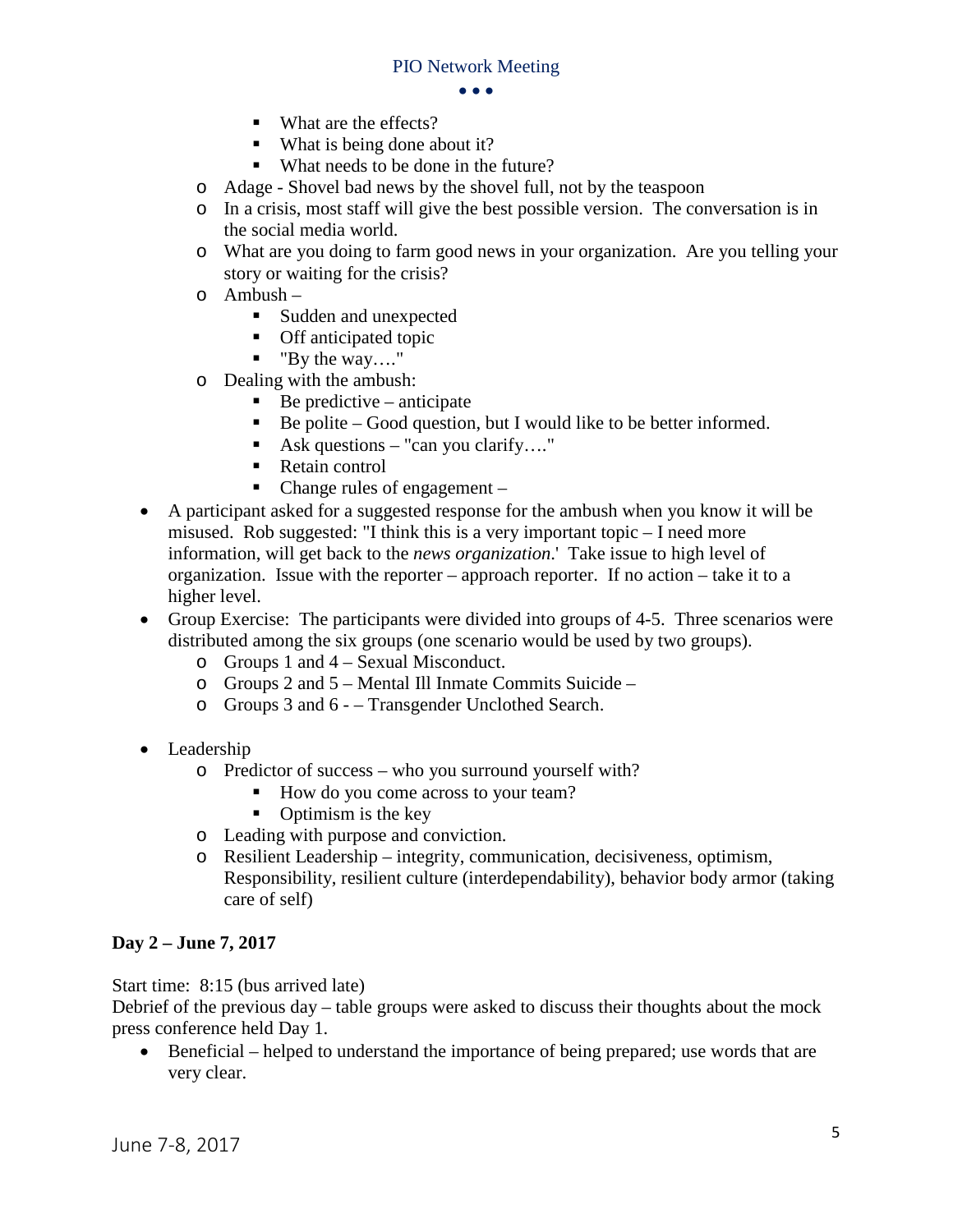• • •

- Failsafe matter is under investigation. Consider pulling back on that statement. Maintain confidentiality and with appearance of transparency.
	- o Right now taking witness statement, reviewing documentation
- Remain calm, stay on topic and control the interview.
- Smoldering issues significant consideration
- Social media we don't monitor your social media, but defense attorneys do.
- Tell our story first, before the media does.
- Optimism work and life balance.
- The network opportunity is essential to provide exposure for PIOs. Be prepared to minimize the ambush.
- Had to concentrate on the information that was available and not expound on information that does not exist.
- Reinforced that there are many different agencies of different sizes and locations. One participant expressed that the group "gels" well together.

Panda asked for participants to think about what improvements would have helped Day 1.

Julie will provide a list of bridge statements for the online forums and/or microsite.

## 8:30 *Recruiting and Retaining the BEST employees.*

Julie Brooks, Brandy Huemper, and Philip Stelly

- Connect with the HR department
- Julie asked the group to identify if they are working on their brand. Many reported affirmatively.
- Branding is important (image, tagline, what you put on social media)
	- o Especially when it comes to recruitment
	- o New staff are "brand ambassadors"
	- o Ethical decision making
- Issues: staffing shortage, burnout, overtime, overages (budget impacts) are there opportunities for budget for branding opportunities
- Embrace your brand understanding the brand. Relationship to the mission. Goal is to make every employee a brand ambassador.
- Develop unique selling proposition such as Orleans Parish: "start your law enforcement career with us." A participant raised a question about taking this approach, are you getting people who are willing to stay to consider supervisory positions?
	- o Discussion ensued about various agencies experiences. Role of civil service employees, certified deputies, pay increase after three years in the jail, seeking professional correctional officers, CSOs - civilian position to allow people to opportunity to have experience and decide on career, military recruiting).
- Recruiting goal?
	- o Where do you focus
- Recruitment Market request a budget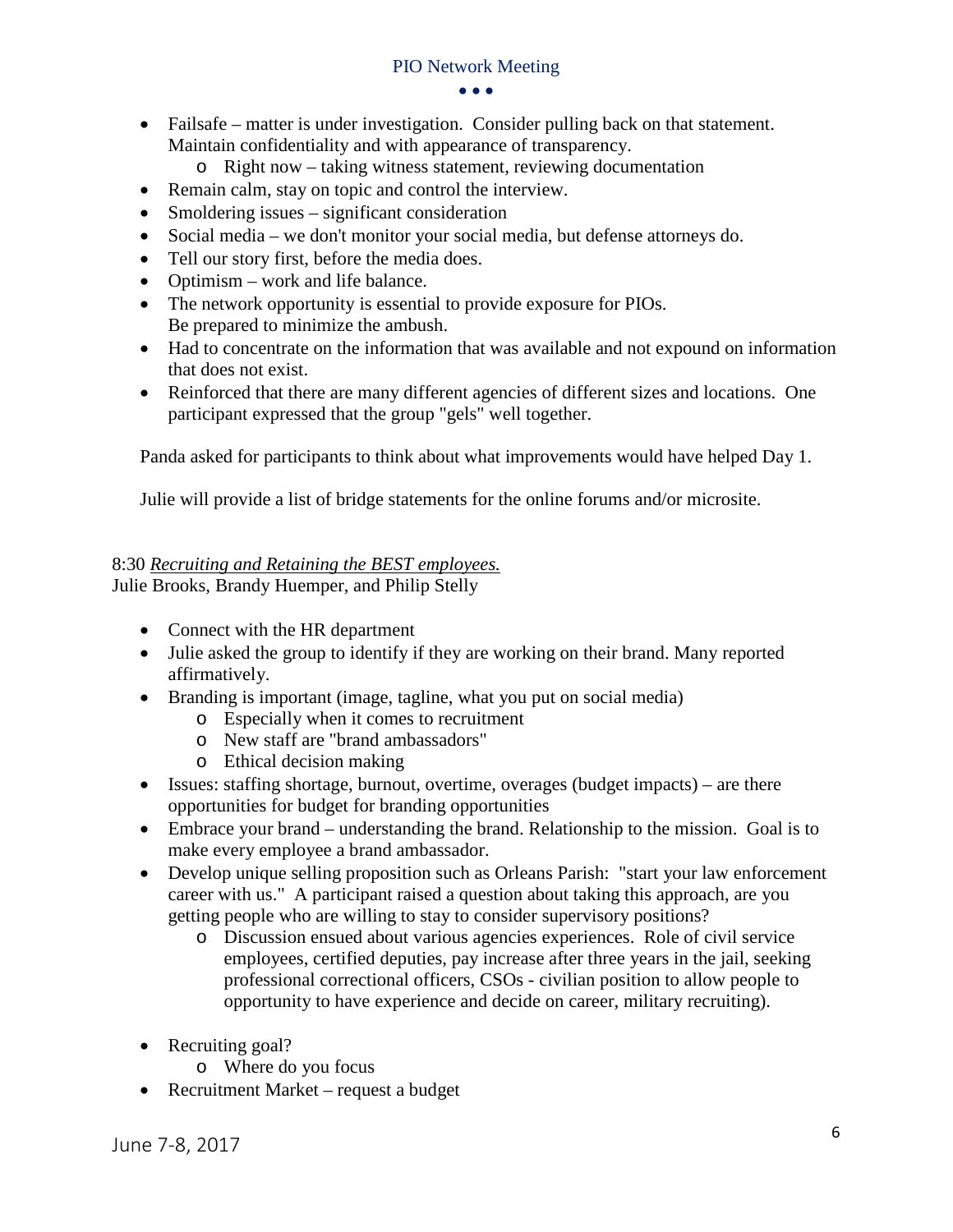• • •

- o Social media (Twitter, Facebook, Instagram, YouTube, Snapchat, Spotify) web banners, LinkedIn, Indeed.
- o A participant discussed Discover Corrections softward– launched approx. 5 years ago. AJA attempts to drive traffic toward Discover Corrections.
- o Traditional and non-traditional job fairs (need to use staff who can speak to the job). Examples of recruiting for nurses were provided.
- o Cultivate the employees who like their work
- Recruitment marking
	- o Traditional media (publications, television and radio, outdoor advertisement)
	- o Cost-benefit analysis.
	- o Potential for recruiting video.
	- o Thinking outside of the box
		- Opportunity to fast track hiring or consolidating the process (ability to attend various meeting – can't get off regular job.
		- Smooth on-board process
	- o College campuses, Veterans, Employer support of guard and reserve (ESGR)
- Screening
	- o Hiring the right employee for the right job aids in retention
		- If they cannot meet the requirements now, is there an opportunity to hire the person for a different job until the applicant can meet the requirements?
	- o Revisit areas with a high failure rate.
		- Exit interviews, tours in advance of hiring, more OJT, orientation (open house with families)
- Retention
	- $\circ$  Losing people to police departments is it a money issue; losing new staff because of schedule; losing people because of the relationship with their supervisor (potential for reverse 360 degree appraisals).
	- o "Hire for character; retain for competency"
	- o Mentoring programs; training for middle managers
	- o Leadership initiative in Virginia for regional jails building a cadre of future leaders. Certification for jail officers and jail managers.
	- o Leadership needs to connect with corrections staff, and show support. Value of the work.
	- o Several recruitment videos were shown must understand the market, and create a video that will respond to the market.
	- o Employee appreciation awards, movement in the organization
	- o What are the reasons for leaving. Lack of opportunity?
- PIO role
	- o Know internal process
	- o Know who to engage
	- o Know training, HR, volunteers and community ambassadors
- Technology
	- o Recruiting millennials (none are applying on paper); documentation in general needs to be electronic.
	- o Tracking employee information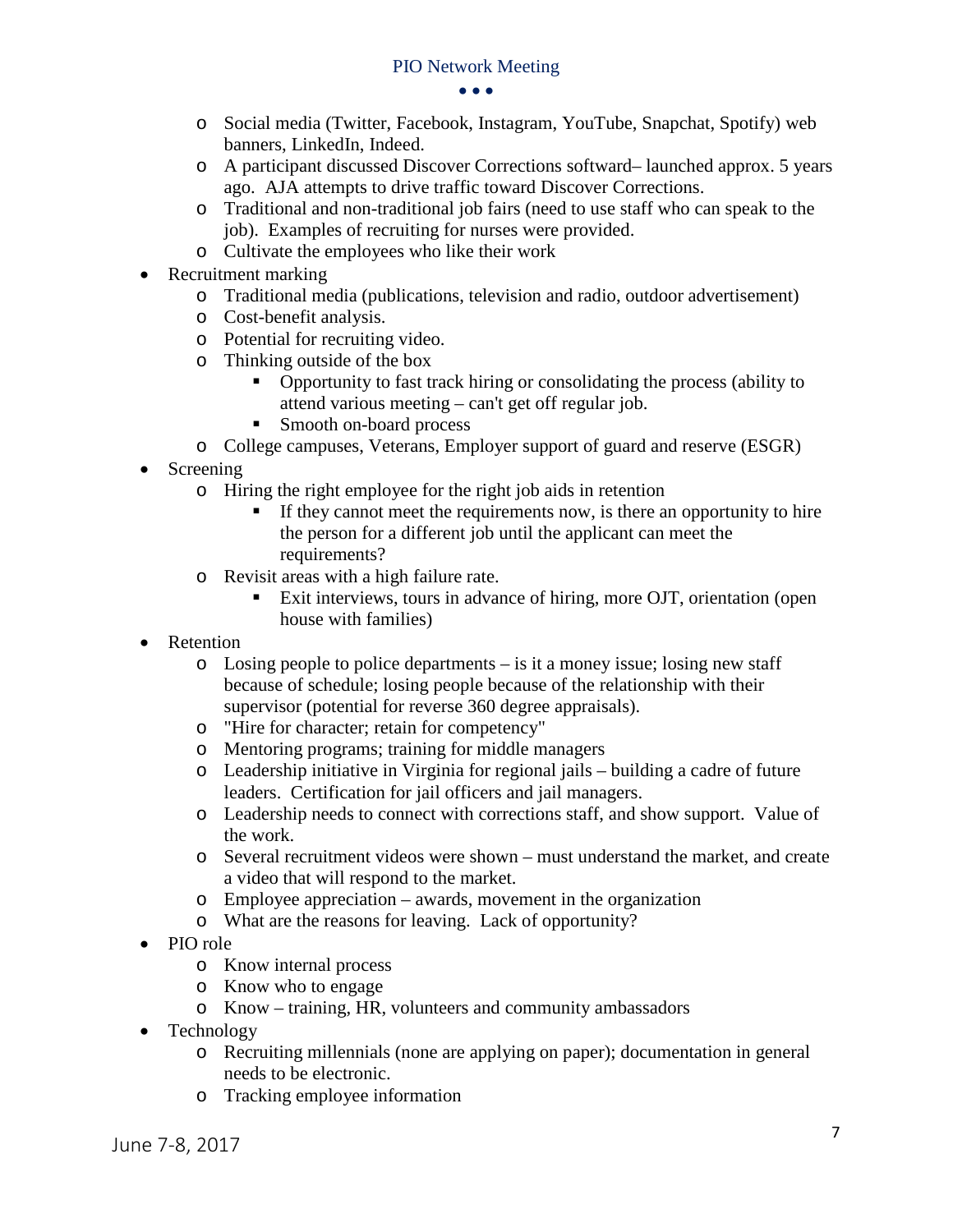• • •

- It is not the number, but the type of applicant.
- NeoGov government application program.
- It is important that PIOs be connected with all aspects of the organization.

Slide for this lesson are provided in Appendix B.

#### *Staff Wellness* – Dr. Jaime Brower

Panda introduced Dr. Brower and reminded the participants that this segment is designed to support the PIO participants.

- Dr. Brower provided an overview of the presentation including resiliency.
- PIOs are saddled with some of the realities of the job: shift work, long hours, crisis driven unpredictability, public scrutiny & misconceptions, media negativity, politics, stupid questions/stupid people, lost holidays/events; off duty / on call; work demands your time while at work and at home; held to higher standards, danger and injuries, no end in sight.
- Participants shared some of their frustrations of late night calls and being ambushed without having any information to prepare.
- Characteristics Developed the work changes people. Sick humor, inappropriate stories at inappropriate times, shop talk; everyone becomes suspect; tiny circle of trust that's earned not given; phone avoidance – accidental phone destruction; withdrawal and isolation; evasion of occupation "I work for the city" and "Adult Day Care; communication styles (passive aggressive); over-analyzing or none; desensitization; stress and drama response – sleeper syndrome; zoned in – zoned out; changing in parenting style; changes in friendships.
- Dual roles and conflicts at work and at home (not wanting to make decisions at home).
- Coworkers can make work more difficult; importance of self-reflection. Importance of attitude and our ability to control our attitudes. We tend to "prime" ourselves / the lens through which you view your world.
- The key to keeping balance is knowing when you've lost it. Who is the person who is the bookmark – who can make a point about your own behavior – and you will listen. Identify when we are in trouble: Deviation when baseline: frequency, duration, intensity, interference (behaviors are off). Cumulative effect of many incidents over a period of time ….. sometimes you can self-correct and sometimes it requires input from others.
- "Holding it together" is about being professional.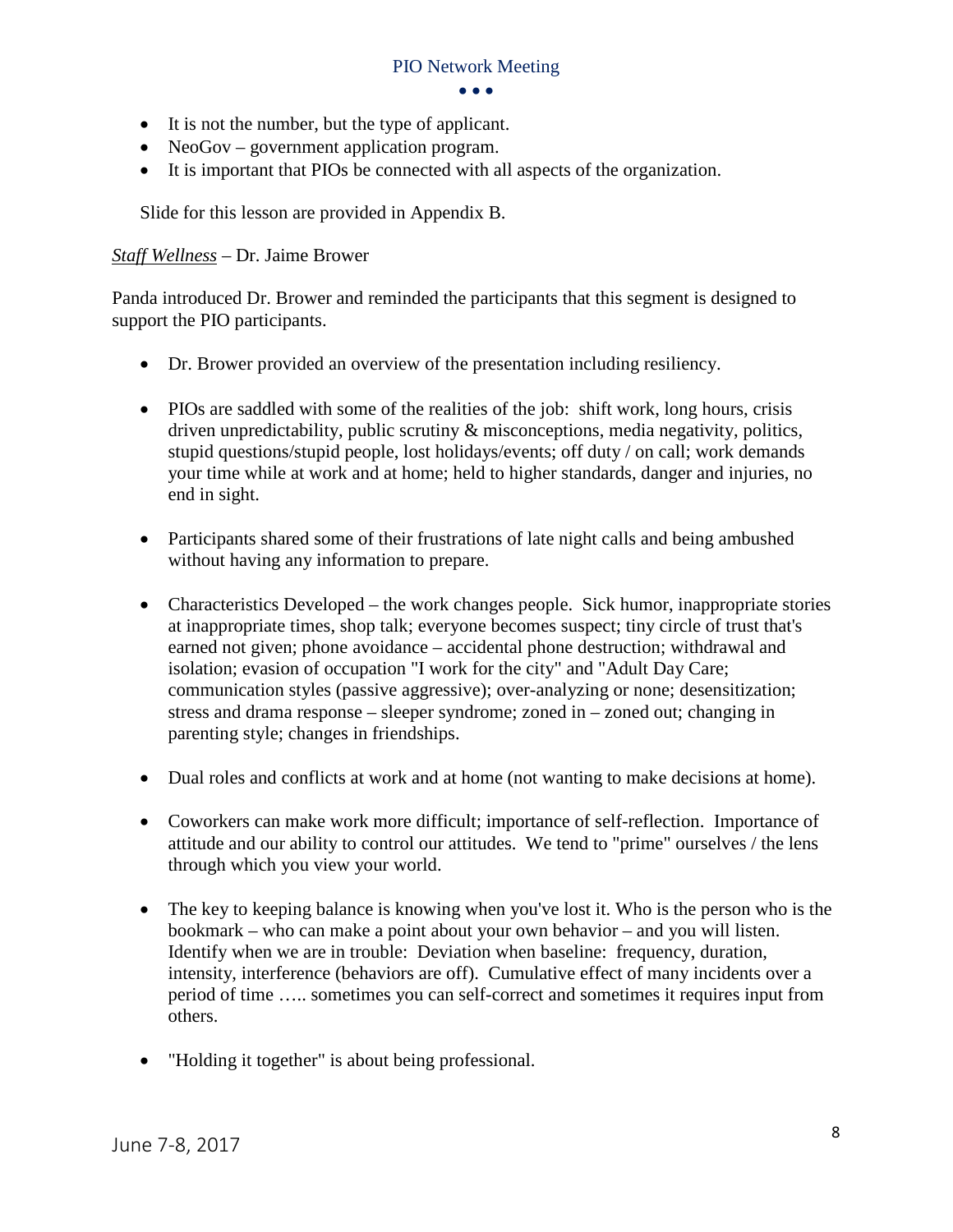• • •

- Resources: develop a list of resources; formalized peer support program, EAP, post critical incident intervention and follow up, yearly mental health check, have someone you trust be your bookmark, family training (sponsor a family night). The participants discussed experiences of the need for debriefing. She advised that everyone should conduct a yearly mental health check by talking with others, share experiences from previous year and ask of others: "have I changed?"
- Work/Life Balance: Maintain family nights and date nights; set health boundaries with technology; When on vacation – leave work behind; develop multiples identities (widen/expand perspectives), manage your stress (both the triggers ad the chemistry) – (give up what you would least regret; sometimes must acknowledge you can't). Develop a healthy notion of control (3 questions – Am I the ultimate decision maker? Is there anything else that can do to positively impact that you haven't tried? Do you do better when you ruminate on it? – if the answer is no, stop it); overall wellness has many aspects (work is only one small part of overall wellness, keep perspective); Develop a Personal Wellness Action Plan (if controllable – develop an action plan to correct it; not controllable – develop a coping strategy or adaptive perspective. (Is it a problem to solve or something to cope with).
- Coping mitigation: avoidance (if possible), inoculation (preparation for what is going to happen, provide as much information as possible to others), decontamination (debrief, important for PIOs). Goals of trauma recovery: Moving trauma from a thought to a memory (brain must play scenario over again until the brain finds a place to store it); rebuilt assumptions; restore the comfort zone.
- Resilience: Qualities of resilient people:
	- o Optimism, grounded in self-efficacy (belief in self) faith (allow others to make decisions as well)
	- o Decisiveness avoid paralysis by analysis.
	- o Honest, integrity, and ethical behavior set yourself up to sleep at night
	- o Ability to create meaning and purpose
	- o Ability to positively reinterpret a negative event (find the meaning and purpose if necessary, ask others for help with perspective)
	- o Encourage other by creating an environment of safety and trust. Lead with honesty
	- o Perseverance and Tenacity
	- o Social support and connectedness multiple identities
	- o Coping skills: humor
	- o Healthy notion of control
	- o Seeks help when needed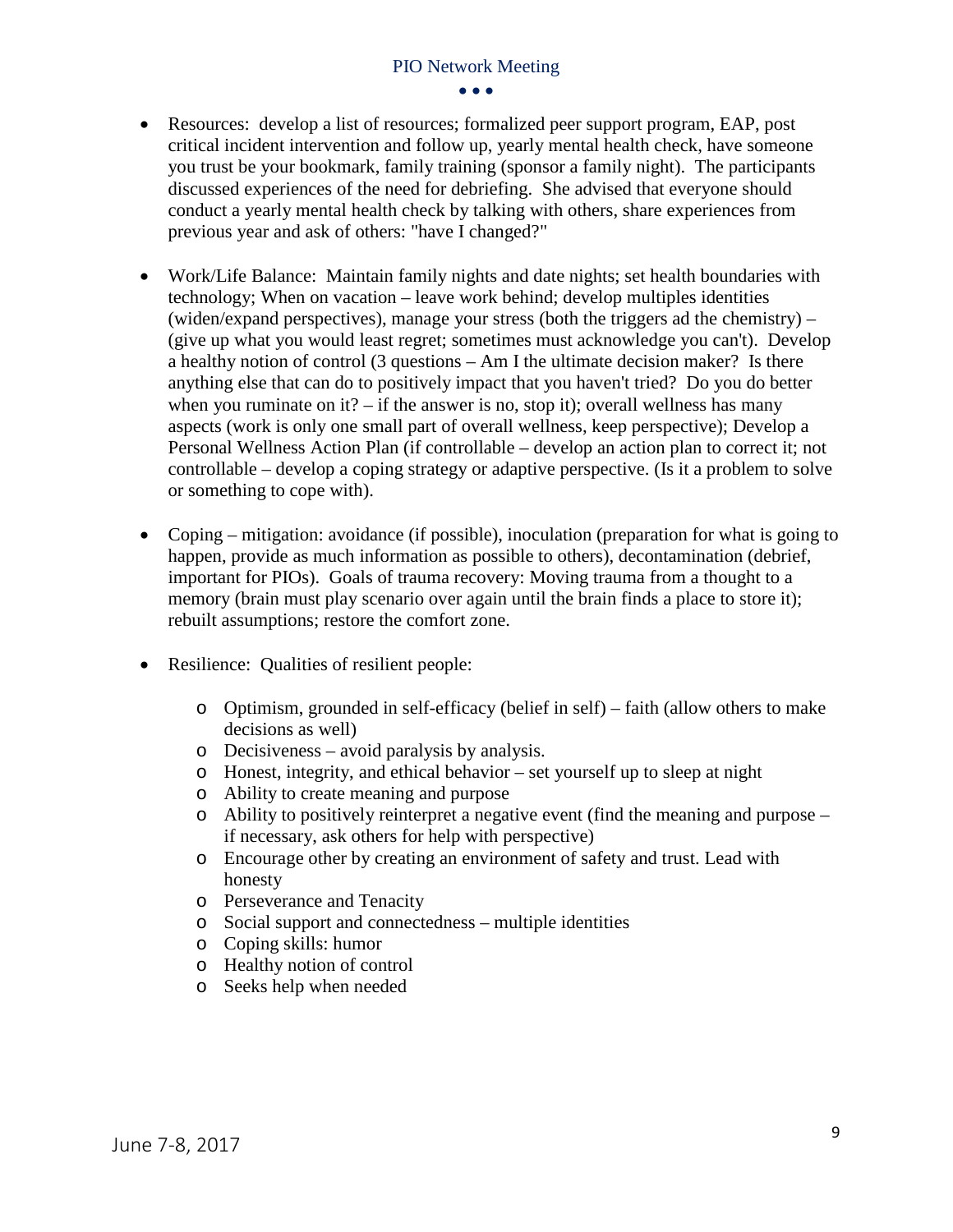# PIO Network Meeting • • •

# *Hot Topics*

Panda introduced the next steps to prepare for the next PIO Network session. Karen facilitated a discussion of hot topics. The hot topics included the list from previous years, plus hot topics added by the group.

- Juvenile Justice (0) (holding juveniles in adult facilities)
- Grants (Stepping Up, MacArthur) (2)
- Health Care (10) (mental health, wellness, detox, affordable care act, medication assisted treatment)
- Programming for females (1)
- In-custody death (13)
- Diversity of Demographics (1)
- Criminal Justice Reform (6) (Specialty courts drug, Veterans, mental health, teens, homeless; bail reform; jail facilitator)
- Technology (e.g., video visitation)
- Use of Force  $(9)$
- Drug Contraband (0)
- Anti-law enforcement rhetoric (4)
- Repeat Offenders (0) (Jail Resources / Reentry)
- Population Management (8) (females, transgender, restrictive housing, jail facilitator, crowding, expansion)
- ICE Detainers (16)
- Community Alternative Program Development (1)
- Social media case law updates (9)
- Managing Crises (1) (negative press)
- Covering own news/external or community relations (18) (being own news outlet)
- Sharing PIO Role (2)
- Media access (0) (authorized, unknown, scanners)
- Third party politics  $(0)$

## *Covering our own news OR External/Community Relations*

"Beating the media at its own game: How to develop and disseminate your own content" Topics:

- Being proactive in your own message
- What to do when media relations break down?
- Utilizing and building existing partnership  $=$  message tree
- What is the best equipment and applications?
- How do you affect public opinion with media?
- Being predictive and developing answers to questions that haven't been asked yet **Speakers** 
	- Denver Police Department
	- Adam, Lexington County Sheriff's Office
	- Arlington, TX Police Department

POC - Adam, Lexington County Sheriff's Office

June 7-8, 2017 <sup>10</sup>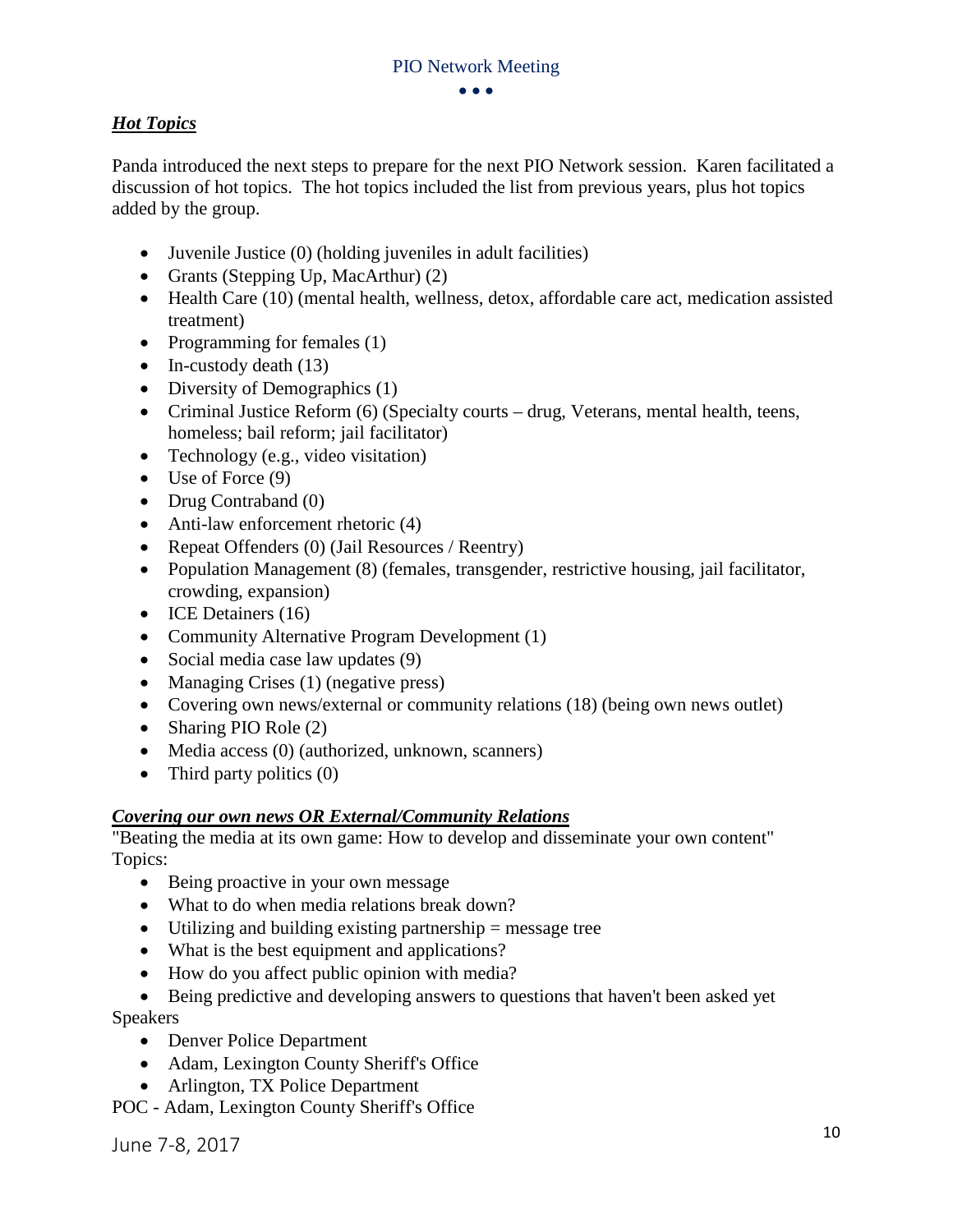# *ICE Detainers*

Topic

- Immigration/legislation/policy/community education
- What is it? (Request/State law/civil/constitution
- Policy
- New immigration forms: "are they constitutional;" what are they? Provide samples.
- Understanding arrest/detaining
- Myths misinformation (sanctuary); community education.
- Do you honor or not honor the request?
- Lawsuits / legislation

Speakers: Kristen Dark (Phil, Derrick, Marc); ICE agent, immigration attorney POC: K. Dark

# *Health Care*

Topics

- History
- Overall cost/budget including medications and staff $\rightarrow$  who pays
- Medicaid  $\rightarrow$  continuity of care, medical recidivism
- Case studies (examples): pregnant females, women's health, mental health, physical health, transgender, SUD
- CIT for officers
- Appropriate housing (NIC)
- Solutions  $=$  diversion
- Data collection and usage
- Placement medical pawle? Parole??

Speakers:

POC: Tim and Kevin

## *In Custody Deaths – Laura, Janelle, Brandon, Bill, Hope, Shawn*

Topics

- Being consistent with what is released based on circumstances/ how it is released.
- What can be released (per state laws).
- Checklist > following steps of policy/procedures; type of deaths (homicide, suicide, natural); being able to explain the facility's process.
- MOU with local police departments.
- How to deal with incidents of negligent deaths (classification, medical, officer); questions from media.
- How it effects facility image/branding.

Speakers: Laura, Brandon, Bill; possibly an attorney. POC: Laura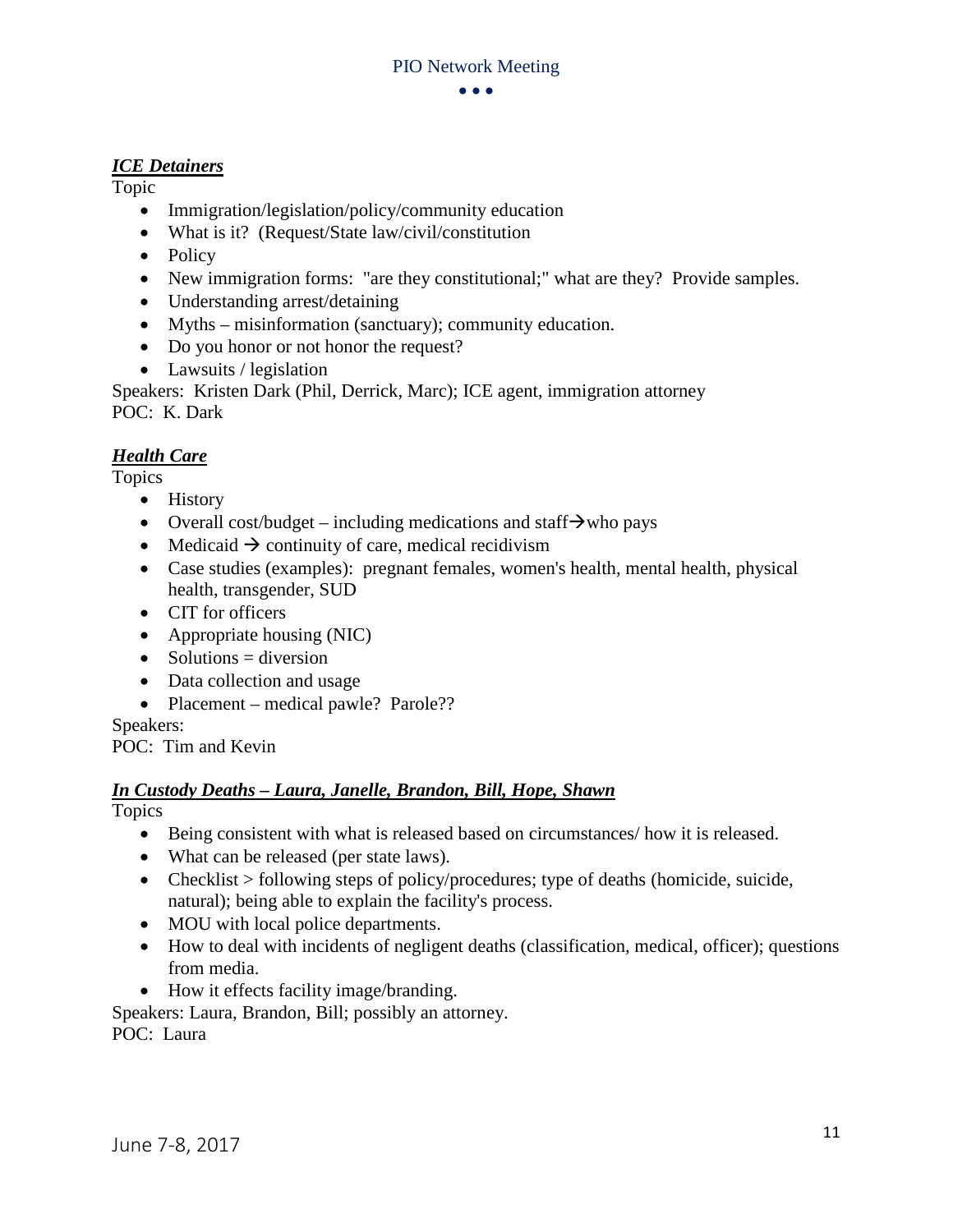## **Tim Woods – NSA**

- Here to learn about needs, so they can be prepared with potential grant funds.
- NSA has lots of committees but there isn't one for PIO.
- Stepping Up mental health in jail; opioids. NSA has resources to provide kits.
- Sheriff magazine would love to have members but would also like to have articles written.
- Chelsey Rider [\(c.rider@sheriff's.org\)](mailto:c.rider@sheriff) Twitter 18004247827/www.sheriffs.org
- IACP has a PIO committee
- Q: would a presentation by PIOs help get the committee
- Q: is there training available for the narcan NSA provides training and technical assistance, public health,
- 3000 sheriffs throughout the nation, started in 1940. Legislative staff to push legislation that supports sheriffs; 40 staff; certifications for jail supervision (jail assessments; jail trainings).
- Reno Conference June 23-28.

#### **Bob Kasabian – AJA**

- 1983, HO Hagerstown MD; mission reach jail personnel (approx. 10,000); Magazine, sent to every jail; AJA alert newsletter. AJA.org; twitter and Facebook, Linked IN. Technical assistant. IConnect. Leadership Academies; command academy; jail executive development; webinars, workshops, jail expo; certifications (officer, manager, trainer); legislative involvement.
- Press inquiries . attempt to enlighten the public.
- The jail is a community facility like the library or schools.
- Participants were welcomed to reach out to AJA.

#### **Ah ha's / Takeaways**

Feeling empowered as a "one man" operation. Wellness is important. Sense of worth Excellent interaction Thanks to Panda Recruitment – hire for character and retain for competency Empowering to know that everyone is dealing with the same issues Appreciate scalability of the topics – takeaways for small jails as well.

#### **Books discussed during the network:**

Social Media and Local Governments; Julie Tappendorf & Patricia Salkin

The Art of Crisis Leadership; Rob Weinhold & Kevin Cowherd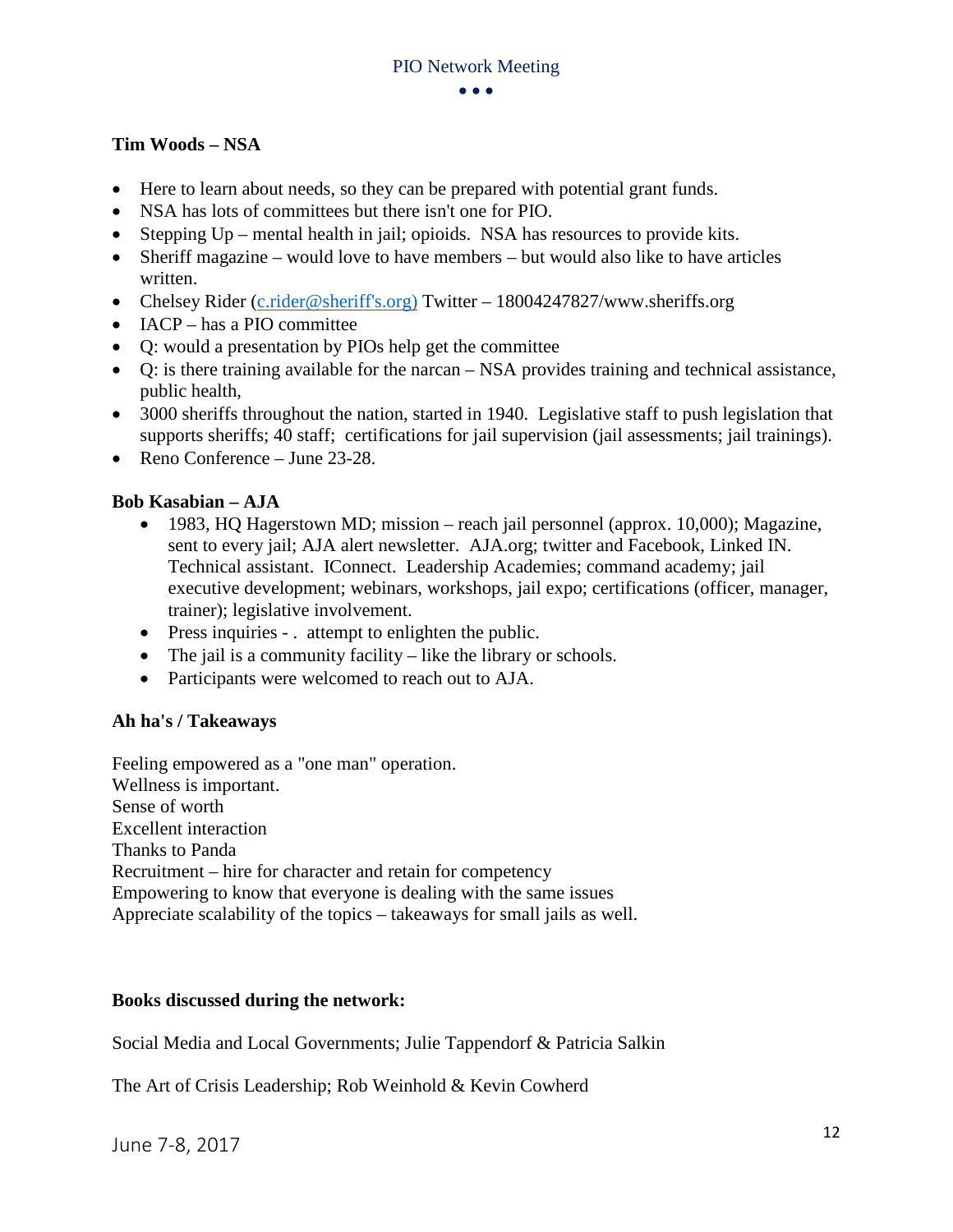#### PIO Network Meeting • • •

#### *Participants:*

Julie Brooks Jeff Chute Veda, Coleman- Wright Simon Crittle Kristen Dark Tim Fuss Marc Gofstein Jennifer Graumann Laura Gray Hope Hicka Laura Hull Derrick Jackson Robert Kasabian Brendan Kennedy Jacqueline Kirby Branday Kuemper Kevin Maccioli William Maer Tom Mapes Joe McCrea Latanya Mells Adam Myrick Allison Nock Mark Preville Sean Rhode Janelle Scott Philip Stelly Brandon Stratton David Thaxton Timothy Woods